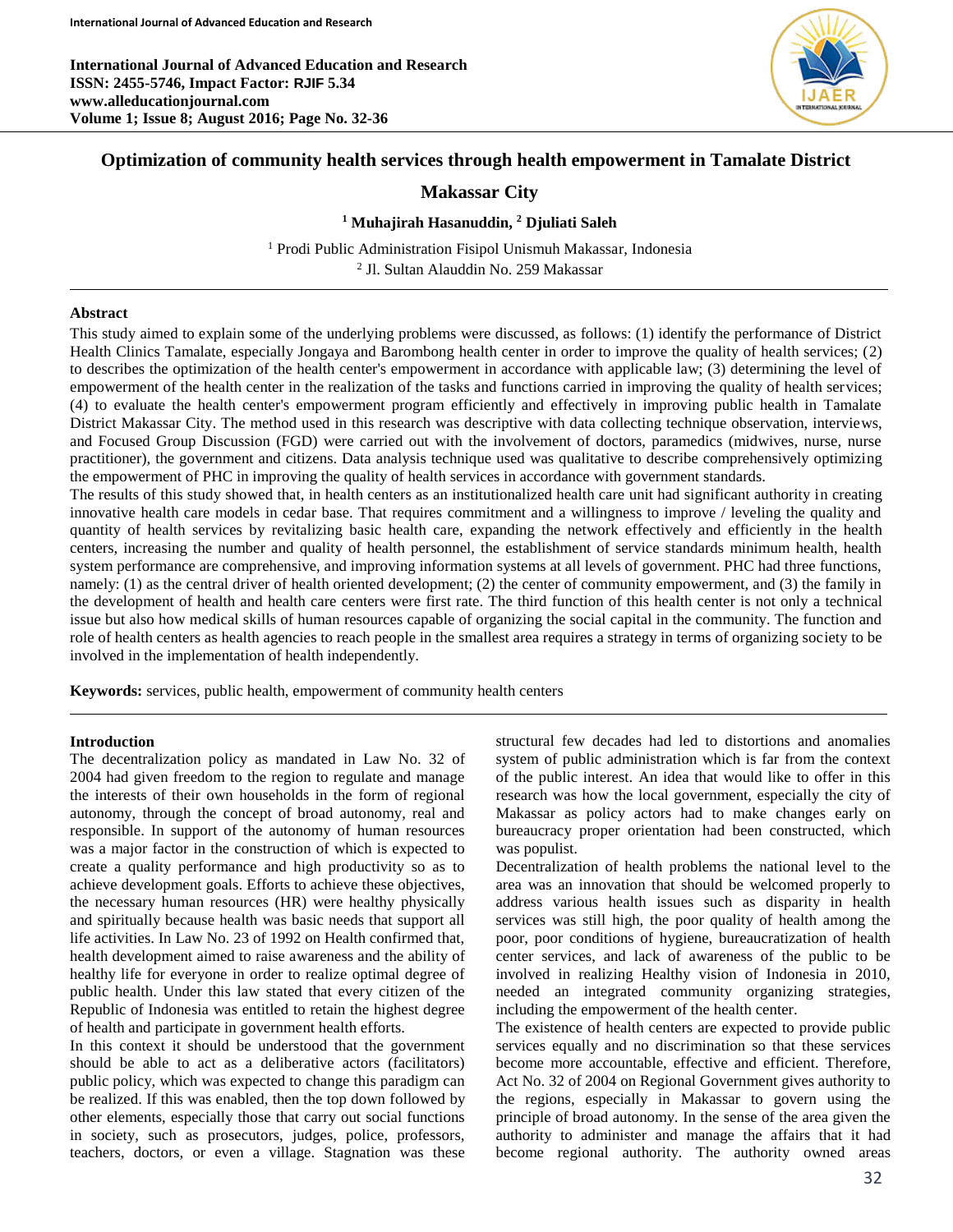including: creating a policy to provide services, increase participation, and empowerment initiatives with the aim of improving people's welfare. With authority possessed, especially local governments Makassar City Government has an obligation to improve the quality of public services in the field of health by implementing excellent service.

In this regard, the City Health Department Health Center Makassar through various activities to provide insight to health workers about measures in health programming, and the preparation checklist for the health center. The expected output of this activity is drafting health care program at the health center. It is expected to optimize the implementation of public health services through the empowerment of the health center, as a provider of health infrastructure is able to improve its performance in providing health care to the community, especially in Tamalate District Makassar City.

Optimization of public health services through health centers, in this case more than three decades by the Indonesian government tried to work to resolve the issue of the health and welfare of the community. The government in this case the Health Department has conducted a variety of innovations and strategies to improve health services more effective, efficient and integrated. New ideas for solving various problems of the health service a try nevertheless the fact is that the quality of public health services is still far behind when compared with neighboring countries. Talking about the health data rather made sad when there is a finding that Indonesia ranked highest in terms of the number of infant deaths among members SEAMIC (Sout East Asia Medical Center). Most people still have difficulty obtaining optimal degree of health care.

#### **Review of Literature**

Health services (Health Service), according to Levey and Loomba in Azrul (1996: 34) <sup>[1]</sup> is the efforts held its own and / or together in an organization to maintain and improve health, prevents and cure disease and restore the health of individuals, families, groups and / or community. PHC is a means or an organization in providing health services to the community in which there is the concept of accountability (Muhasin. M, 2016) [22]. PHC itself is a unity functional health organization which is central to the development of public health also foster public participation in addition to providing a comprehensive and integrated services to the public in the working area in the form of principal activity.

Under Law No. 25 of 2000 on the National Development Program, one of the activities in improving public services is compiling Community Satisfaction Index as a benchmark to optimize the performance of public services by government officials to the public. Mandate that need be done is to study the quality of public services to generate Community Satisfaction Index as the embodiment of good governance in the form of accountability, transparency, and rule of law.

According Muninjaya (2009: 44), to determine the successful implementation of health care, government (MOH) has set indicators of success, the health care sector. This aspect is specifically outlined in the National Health System which includes:

- 1. The degree of health, long life, death, disability, illness, nutritional status, level of health education, clean water, environmental hygiene, latrine and effort kepenuhsesakan;
- 2. Health services; personnel, equipment, facilities, fees, policies, health information, organization and activities;
- 3. Demographics;
- 4. The behavior of the population for health;
- 5. Provision of resources;
- 6. Use of resources
- 7. Policy agreement,
- 8. The potential of civil society organizations, the role of other sectors such as education and the economy.

The last three decades, the Government of the Republic of Indonesia tried to work to resolve the issue of the health and welfare of the community. In this case the Department of Health has developed numerous innovations to improve health services more effective, efficient and integrated. New ideas for solving various problems of the health service a try nevertheless the fact is that the quality of health services in the State of Indonesia is still far compared with neighboring countries. Talking about the health data makes sad when there is a finding that Indonesia ranked top in terms of the number of infant deaths among the countries of Southeast Asia. Most people still have difficulty obtaining optimal degree of health care.

According Moekijat (2007: 3) suggests there are three elements that need to be developed qualities of each employee, namely:

- a) Expertise. In order that the work can be completed more quickly and more effectively;
- b) Knowledge, so that work can be completed in a rational way;
- c) The attitude that raised the willingness of cooperation with our friends and leaders. The ability of the cost is the amount of funds will be required to organize and or take advantage of a variety of health required by individuals, families, groups and communities.

Decentralization of health problems at the national level to the area is an innovation that should be welcomed properly to address various health issues such as disparity in health services is still high, the poor quality of health among the poor, poor conditions of hygiene, bureaucratization of health center services, and lack of public awareness to engage in realize the vision of Healthy Indonesia 2010, required an integrated community organizing strategies. In this case, the health center as an institutionalized health care unit has a huge authority in determining the model of public health services.

Comes from the combination of public health and public health said. Some understanding of health, among others, according to the WHO, Health is a state of perfect peace of physical, mental and social are not just limited to be free of any disease or infirmity. While the Health Act No. 9 of 1960, Health is a state and quality of the organs of the body are functioning appropriately with all environmental dipunyainya hereditary factors (WHO, 1957). From this sense it is understood that health is a state of being of body, soul and social that allow people to live socially and economically productive not just the state that is free of disease, disability and weakness.

Society by Linton in Indan Entjang (1993), is any group of people who have lived long enough together and work together so that they can organize themselves and think of himself as a social entity with certain limits. It can be concluded that public health is an attempt being made to the public with the aim to prevent disease, prolong life, and enhance the value of health. In other words, coordinate efforts in the community towards the implementation of efforts to improve environmental health, prevention and eradication of the disease, and educate the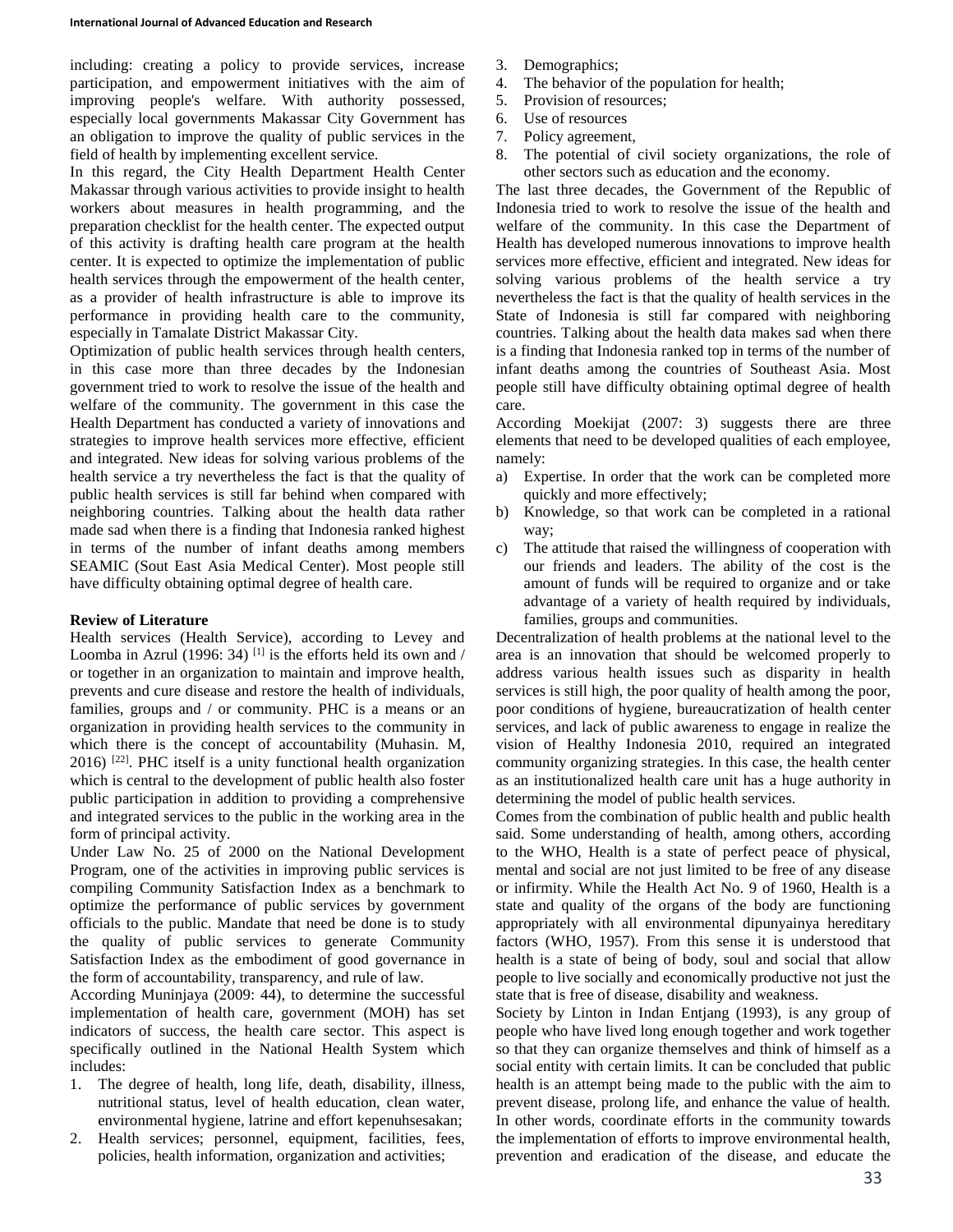public in the principles of the health of individuals, coordinating medical personnel in order to perform the treatment and care as well as possible, so as to achieve the level of a better life.

According to Azrul Azwar (1996)<sup>[1]</sup>, Introduction to Health Administration found a good health care should have some basic requirements, among others:

- 1. Provided and sustained all kinds of health services needed by the people is not difficult, as well as their presence in the community is that there is at when needed;
- 2. Acceptable and reasonable health services that are natural and not on the contrary to customs, culture, confidence and public trust;
- 3. Easily accessible, especially from the point of location to be able to realize good health services, the settings related to the distribution of health facilities become very important;
- 4. Easy to reach, especially in terms of cost must be in accordance with the economic ability,
- 5. Quality is the level perfect health services being relevant parties to satisfy the users of the services.

#### **Research Methods**

The method used in this research is descriptive, with data collecting technique observation, interviews, and Focused Group Discussion (FGD) were carried out with the involvement of medical personnel, paramedics (midwives, nurse, nurse practitioner), the government of Makassar, and citizens in Jongaya puskesmas and puskesmas Barombong. Evaluative techniques of data analysis qualitative, that efforts to improve the performance of health centers include facilities and infrastructure (facilities), including the energy used to support decision making. Information from the clinic to the input and assessment of health development in planning built quality health care in the future. To process the data and information obtained using qualitative analysis, in order to explain the optimization of health care through the empowerment of PHC in improving the quality of health services in accordance with the standards set by the government, with any interviews can be developed in accordance with empirical facts and interpreted, then connected with theories relevant primarily to explain the quality of health services in health centers and Barombong Jongaya. Focus Group Discussion (FGD) was conducted to obtain information about the empowerment Tamalate District Health Center in Makassar City.

#### **Results and Discussion**

### **1. Condition of Community Health Services in Tamalate Makassar City.**

Health development was directed to increase awareness, willingness and ability of healthy life for everyone in order to improve community health status can be realized. In other words, the health development can be held by humanity, empowerment and independence, fair equitable, and preference and benefits with particular attention to vulnerable populations, such as mothers, infants, children, the elderly (the elderly), and poor families. Handling of public health was more emphasis on the health of the nation's development, and not just treating the disease, but including disease prevention, protection, safety, and health promotion.

This suggests that, to foster the nation's health (created the

nation) was healthy, intelligent, skilled, cannot be implemented by the Ministry of Health alone. But until now, a paradigm shift was still very small (if you do not want to be called does not exist). Government policies more focused on the issue of "health care". One important factor to support the activities of health services is the availability of the number and quality of adequate health personnel in determining the success of efforts and management of health services. PHC during a health facility directly in contact with the poor. Puskesmas very beneficial for poor families living in rural areas.

With the Health Center, at least be able to answer the needs of adequate public health services, ie services which is easily accessible by the public. The background of the opening of the health center to meet the health needs of poor people, poor people generally are reluctant to undergo treatment at the hospital for fear the cost of treatment that will be issued. Moreover, hospital treatment and care costs tend to be expensive. Revitalization program today is still about discourse. Various diseases are caused today actually can be overcome if the function Posyandu and Puskesmas running as its role and functions. However, due to the existence of health centers that are identical to the forefront of the public service is not running optimally.

Conditions of health services in health centers were not optimal, so that people are more likely to directly go to the hospital rather than be hospitalized in health centers. This is because health centers are not yet ready to give a perfect service. During this time, public health has a dual function, with emphasis on the function of public health programs. However, in practice it functions is more dominant health care. No more time to visit the community, the extension services and other community programs. All busy serving the sick who went to the clinic. Therefore, in the future public health function or approach that is community takes precedence. While health care function performed as the first service to people who need treatment. If further action is required, it must be referred to the hospital. This certainly requires a wellcoordinated referral system, including the means and facilities must be met. Curative services in health centers have only made people more dependent on medical personnel and adds to costs. Society was never educated to maintain health in order not to get sick, so the level of public health remains low.

This phenomenon was caused by lack of understanding of healthy behavior, also because of the low ability of the poor in dealing with problems related to health, particularly in access to quality health care services. In other words, they can only access the health service that the conditions of supply of health care workers is inadequate and insufficient, lacking equipment, inadequate health facilities and low drug quality. Hospital utilization as a means of health care tends to be dominated by people who can afford, while the poor tend to use health center services. Availability of health centers as a means of fulfilling the services mostly used by poor people has gradually been able to be satisfied health facility is one indicator of the level of prosperity of the region.

Optimization efforts on public health services through the empowerment of community health centers, namely: (1) the public health services in health centers preventive, promoted and rehabilitative in which there were management functions, and (2) dividing the management function of good work, by encouraging morale, exerting activities and coordinating the activities of medical workers into a compact activity. This is a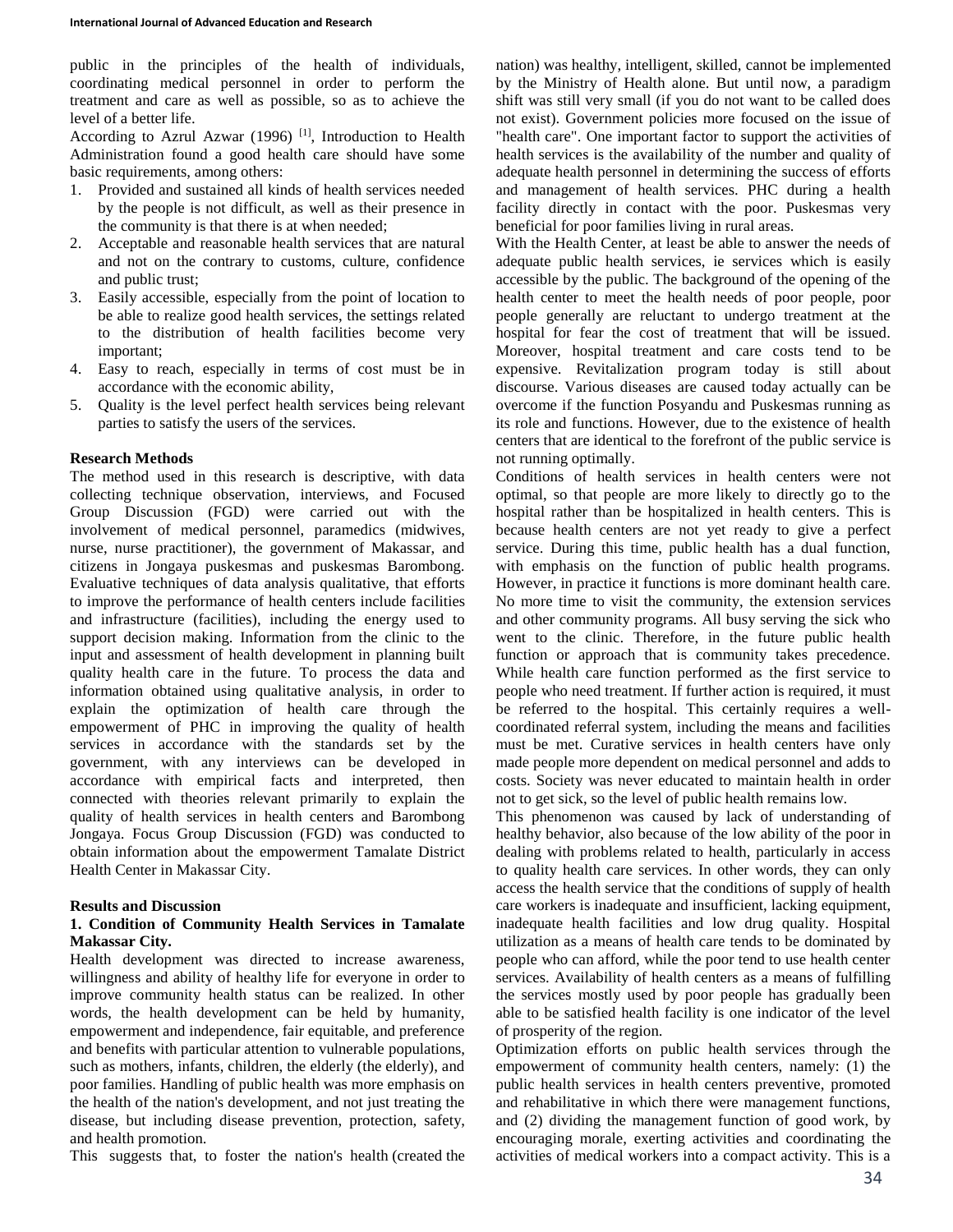health management program, including activities prescribed program includes who is doing health management program, what to do in the work program, when the program has to be implemented, in which the work program can take place, why implement programs that work, and how the stages of the process implementation of the work program.

### **2. Empowering health centers as Basic Community Health Services in Tamalate Distric Makassar City**

Puskesmas Jongaya covering three villages with a population of 39 609 inhabitants, the village Pa'baeng-Baeng, Village Jongaya and Bongaya village, sub-district Puskesmas Tamalate Barombong Makassar City and is administratively located in the Village Barombong, Tamalate District, City of Makassar. Barombong distance from the village to the district capital 10 km. The population of the Village Barombong as many as 11 573 people, made up of as many as 5,714 men and women's lives as much as 5,859 people.

Village residents Barombong generally work as farmers, while the non-agricultural sector is mainly engaged in the field of business and retail trading. Community participation in the construction of quite large it can be seen from the contribution of property tax receipts that have reached 100 percent. Barombong Puskesmas in Sub Tamalate, abandoning the patient. Physicians and staff assigned at the health center are not in place. Syamsuddin, one of the patient's family, complained and was disappointed with the performance and service in health centers. Conditions that make Syamsuddin resigned, then he took his family were injured in the hand from sharp objects cut to get help at the center.

Shamsuddin said he did not have enough money to bring his family go to the hospital. I've complained about this to the Government of Makassar. We had to wait for the doctors to treat our family for nearly two hours. According to him, these conditions often occur in Puskesmas Barombong. The patients who want to get health services have to wait long for the doctor and the staff are always not in place. How can the service be good if the condition is always like this?

Previously, similar conditions have occurred in the health center-Kassi Kassi. Residents who want treatment cannot be of service, nearly 80% of medical personnel (doctors, nurses and nurses) in the health centers are not in place. According to their information was on leave and traveling abroad. Nothing to Singapore, Malaysia, and Thailand. Need dietahui that, Puskesmas Bara-Baraya already pocketed the certificate of ISO 9001: 2008. Other complaints were obtained in terms of health services, ie, the minimal number of specialist health centers in the city of Makassar. Disclosure of the complaints and the constraints on the formulation of public roundtable discussions with stakeholders in the health center Barombong Makassar.

The existence of a specialist in the clinic is considered very minimal, especially pediatricians, obstetricians, specialists in internal medicine, ENT specialist, and a lung specialist. In fact, there are few health centers that do not have a doctor. In fact, the services of expert doctors is urgently needed people, especially people who are poor, who are unable to see a specialist who opened a private practice or hospital on the grounds had enough funds. This roundtable discussion was held Kualisi for Civil Society Empowerment (peeled) in collaboration with the Ford Foundation and the City Government of Makassar. The discussion was attended by

dozens of participants consisting of representatives of the residents who are members of the Civil Society Forum (Formation) Makassar of 14 districts as Makassar and representatives of a number of SKPD scope of Makassar City Government, Planning Agency, and Makassar City Council.

### **3. Efforts and Measures in the Public Health Services Health Center and Barombong Jongaya Tamalate District of Makassar**

The role of governments (puskesmas officers) as the agency responsible for public health, creating health of the surrounding environment, and how to empower and organize the community in order to consciously participate in improving health. To answer these questions, researchers invites the reader to understand the role and function of the health services in improving health status first. Furthermore, is to examine the problem and explanations from various sources to answer the questions above. As explained earlier that, to describe the importance and role of health services, including the health center, in improving health status.

Health care was any form of service or wellness programs aimed at individuals or communities and implemented individually or together in an organization, with the aim to maintain or improve health. In addition, there are five main functions of health services among which are:

- 1. encourage people to do activities to solve their own problems;
- 2. provide guidance to the public about ways to explore and use the means whose mother effectively and efficiently
- 3. provide direct health care services to the community
- 4. provide technical assistance, materials and referral,
- 5. To cooperate with other sectors in implementing the work program of the health center.

The goal of the health effort was the implementation of mutually supporting efforts to affordable and quality healthcare to ensure the implementation of health development in improving public health as high. Thus, the government and health care providers cannot work alone to build public health. Both societies and individuals from the community itself must also have the same understanding with the government. Therefore, it is a consequence of government or puskesmas officers to empower and organize people. As already explained that, health centers had a role to empower the community, with the goal of understanding in building public health. In addition, community empowerment issues arising from the outbreak of the health paradigm in order to improve health status in the community.

### **Conclusion**

Based on the research and discussion above, it can be concluded as follows:

- 1. The condition of public health services in the district Tamalate Makassar, in accordance with the facts showed that the duties and responsibilities that must be run by the government of Makassar, in this case the Department of Health particularly health centers and health centers Jongaya Barombong, District Tamalate increasingly complex including preparedness evaluation of performance has been carried out;
- 2. empowering health centers as basic public health services, especially in Sub Tamalate (Puskesmas and Puskesmas